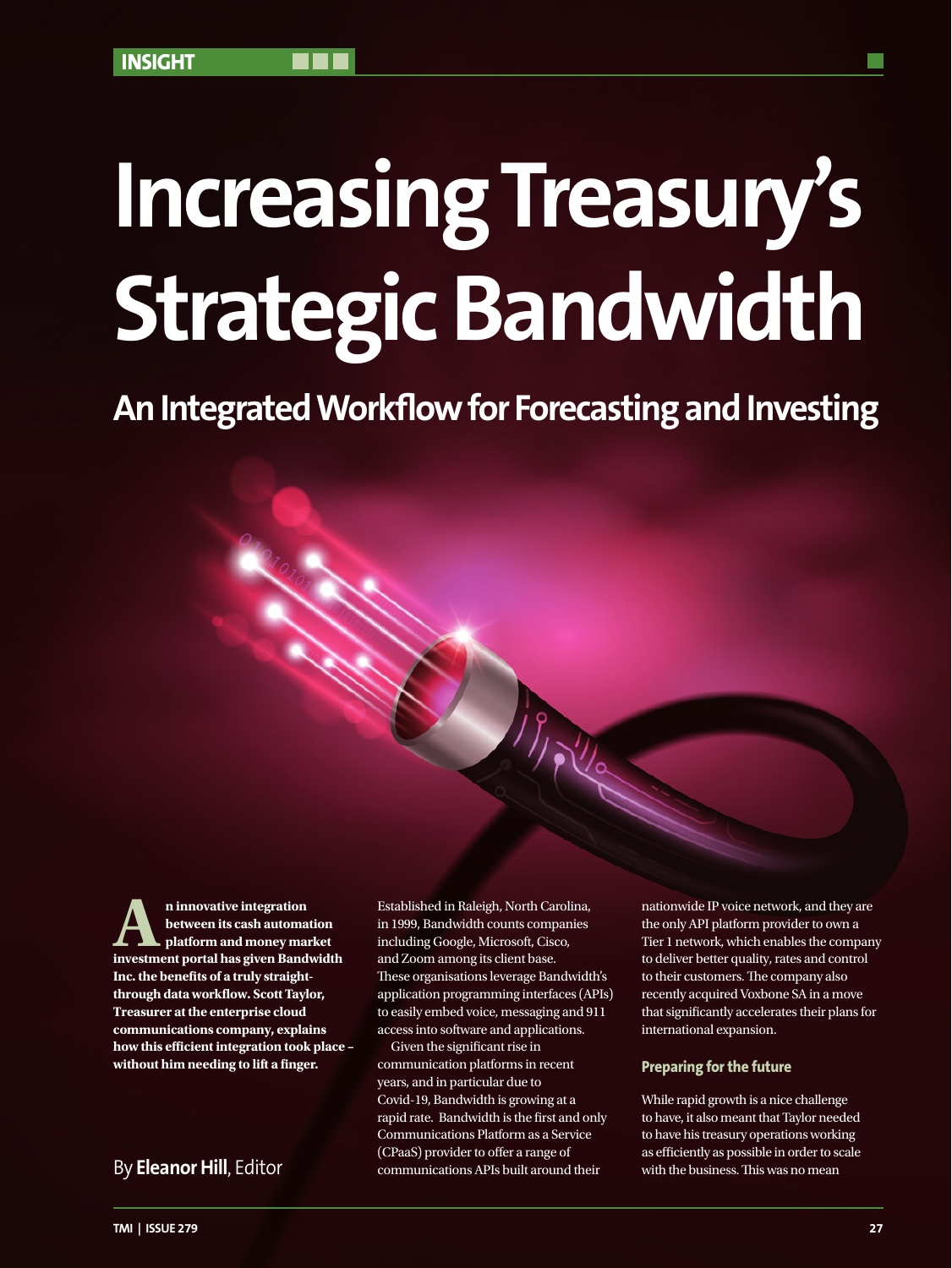feat considering that, when he joined Bandwidth in the middle of 2019, Taylor was the company's first dedicated treasury professional.

"All of the core treasury tasks were spread across accounting functions at that time. We were also outsourcing a significant part of the cash management to an asset management firm because we had raised a lot of cash from the public offerings and simply didn't have the in-house resources to manage that. Another challenge here was that there was no treasury management system [TMS] in place," he explains.

What's more, due to its previously national rather than international focus, Bandwidth was working with relatively small, incumbent banks, that did not necessarily offer the latest in connectivity options or solution sets. All of this meant that there was a huge manual burden placed on Taylor, and his time was taken up with low-value tasks, when he wanted to focus on supporting the company more strategically.

#### **Reinventing treasury**

It was clear that change was needed. "We're starting to build a larger treasury team in-house. As part of a reorganisation in the Finance department, individuals on the cash applications team moved into treasury roles, and some of the accounting responsibilities also shifted over to my team. It's a work in progress, but it's a great start," explains Taylor.

Alongside the creation of a true treasury team, Taylor has set about revolutionising his treasury technology set-up. "We knew we needed a dedicated treasury workstation of some nature, but we were reluctant to go down the path of implementing a fully blown 'monolithic' TMS," he says. The hesitance stemmed from Taylor's previous experience of TMS implementation projects – being both costly and long-winded. "I didn't want to wait 18 months to have a solution up and running. Or to pay for functionalities we did not require. The company needed a light-touch technology that would assist in a matter of weeks, not years."

At the end of 2019, Bandwidth chose Trovata as its cash forecasting platform. "It was a cost-effective choice and virtually no IT resources were required for the implementation. Trovata set up an API

connection into our ERP [enterprise resource planning] system for the cash forecasting and the data was pulled automatically into the platform."

As soon as this solution was up and running, Taylor was keen to bring the company's cash management back inhouse. "Although outsourcing to a cash manager was an effective and simple solution for the way the company was set up initially, the cost of outsourcing meant that we weren't getting the yield we wanted. As such, we selected ICD Portal to enable us to handle that side of things internally instead. We use it to invest in money market funds [MMFs] and Federally Insured Cash Accounts – all at the click of a button. And that's something that I don't take for granted, having a whole universe of short-term investments to choose from, in one place."

Having worked with the ICD team at a previous company, he knew that the portal would be a perfect fit for Bandwidth. He also recognised the "partnership approach that ICD always brings to the table, with dedication to customer service". Another benefit of using ICD was its vision for using technology to make the treasurer's life easier – which dovetailed nicely with Trovata's ambitions.

## **A perfect partnership**

In fact, in conversation with Trovata one day, Taylor spoke about the other partners Bandwidth already worked with – from vendors to banks. "And with ICD being on the same wavelength as Trovata, the idea came about to work on an integration between the two companies, to make the workflows between the two absolutely seamless," explains Taylor.

ICD and Trovata worked together on the integrated workflow concept, with input from Taylor, but with zero resource requirement from his side. "Honestly, we had the kick-off meeting and shortly afterwards, it was implemented!" he quips. "This is the beauty of APIs, there is little to no technology resource requirement from the treasurer's side in order to benefit from great solutions – and this is 100% a great solution."

With the integrated workflow, Taylor can now use Trovata to forecast and easily identify that he has excess cash he wants to invest. He then performs the investment transaction using ICD Portal and all of the information automatically populates back into Trovata, saving time and eliminating manual errors.

The benefits of this are manifold,

66

*Alongside the creation of a true treasury team, Taylor has set about revolutionising his treasury technology set-up.*

## **INTEGRATED WORKFLOW EXPLAINED**

The integration between Trovata's cash automation platform and ICD Portal establishes a straight-through process for the free flow of data across platforms. Trovata's API platform is pre-integrated so it aggregates, normalises and delivers bank balances and transactions in real time to automate cash reporting, cash flow analysis, and forecasting, with no implementation.

With richer and faster intel, treasury enters ICD Portal to invest its excess cash with greater confidence and precision. Through ICD Portal, teams access and research more than 300 funds, analyse underlying credit and bank exposures, and execute trades across 30 fund families using a single ticket. Investment data then flows back into Trovata to automatically update forecasts.